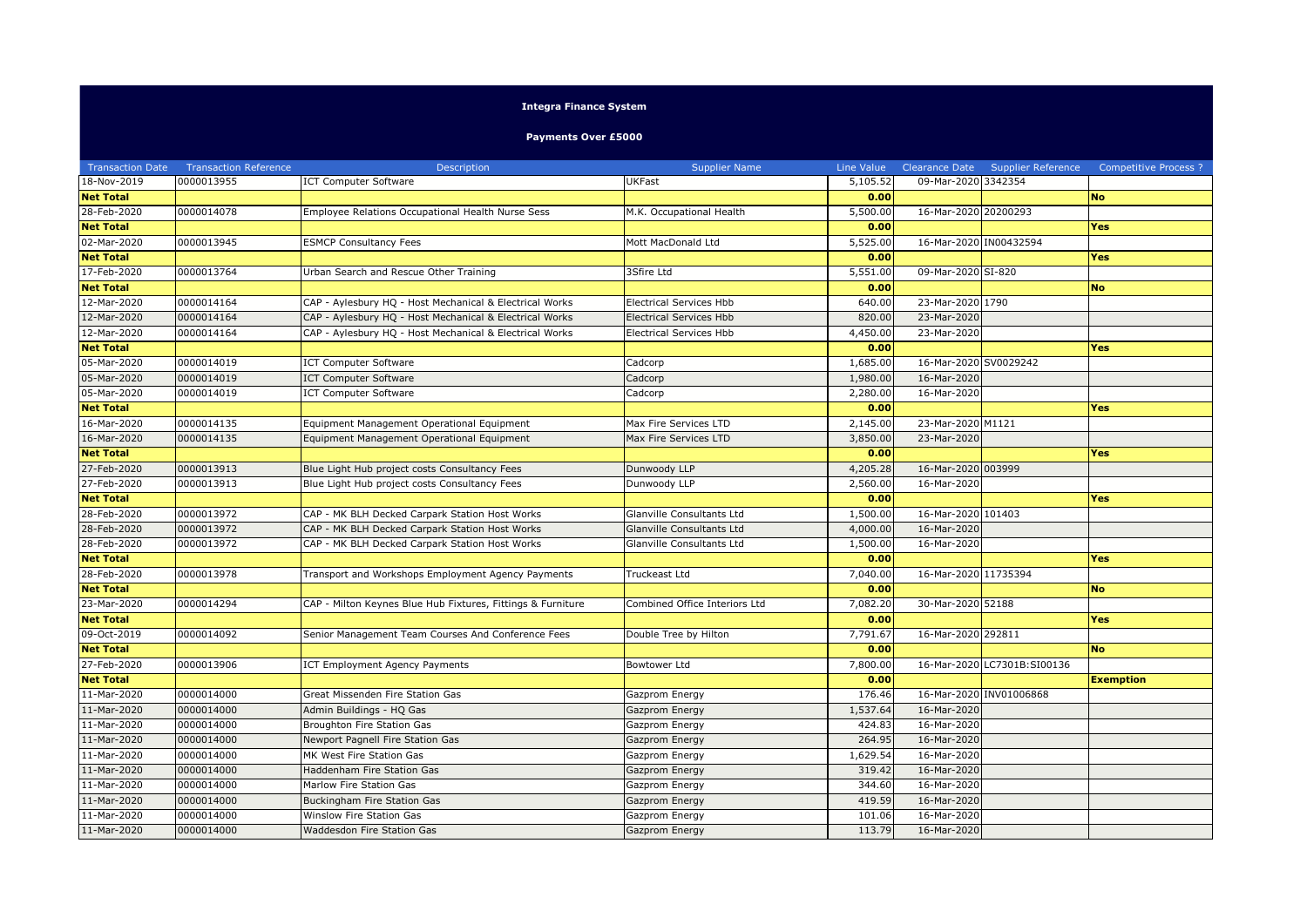| 11-Mar-2020      | 0000014000 | High Wycombe Fire Station Gas                               | Gazprom Energy                     | 796.88    | 16-Mar-2020            |                         |                  |
|------------------|------------|-------------------------------------------------------------|------------------------------------|-----------|------------------------|-------------------------|------------------|
| 11-Mar-2020      | 0000014000 | Stokenchurch Fire Station Gas                               | Gazprom Energy                     | 240.47    | 16-Mar-2020            |                         |                  |
| 11-Mar-2020      | 0000014000 | Amersham Fire Station Gas                                   | Gazprom Energy                     | 201.37    | 16-Mar-2020            |                         |                  |
| 11-Mar-2020      | 0000014000 | Chesham Fire Station Gas                                    | Gazprom Energy                     | 291.96    | 16-Mar-2020            |                         |                  |
| 11-Mar-2020      | 0000014000 | Olney Fire Station Gas                                      | Gazprom Energy                     | 159.83    | 16-Mar-2020            |                         |                  |
| 11-Mar-2020      | 0000014000 | Beaconsfield Fire Station Gas                               | Gazprom Energy                     | 501.38    | 16-Mar-2020            |                         |                  |
| 11-Mar-2020      | 0000014000 | Gerrards Cross Fire Station Gas                             | Gazprom Energy                     | 395.77    | 16-Mar-2020            |                         |                  |
| <b>Net Total</b> |            |                                                             |                                    | 0.00      |                        |                         | Yes              |
| 26-Feb-2020      | 0000013958 | <b>ICT Computer Software</b>                                | Active Informatics Ltd             | 8,120.00  | 16-Mar-2020 2260       |                         |                  |
| <b>Net Total</b> |            |                                                             |                                    | 0.00      |                        |                         | Yes              |
| 12-Feb-2020      | 0000013719 | Great Missenden Fire Station Gas                            | Gazprom Energy                     | 158.36    |                        | 09-Mar-2020 INV00954243 |                  |
| 12-Feb-2020      | 0000013719 | Admin Buildings - HQ Gas                                    | Gazprom Energy                     | 1,746.43  | 09-Mar-2020            |                         |                  |
| 12-Feb-2020      | 0000013719 | Amersham Fire Station Gas                                   | Gazprom Energy                     | 266.66    | 09-Mar-2020            |                         |                  |
| 12-Feb-2020      | 0000013719 | Chesham Fire Station Gas                                    | Gazprom Energy                     | 308.39    | 09-Mar-2020            |                         |                  |
| 12-Feb-2020      | 0000013719 | Stokenchurch Fire Station Gas                               | Gazprom Energy                     | 202.85    | 09-Mar-2020            |                         |                  |
| 12-Feb-2020      | 0000013719 | High Wycombe Fire Station Gas                               | Gazprom Energy                     | 842.25    | 09-Mar-2020            |                         |                  |
| 12-Feb-2020      | 0000013719 | Waddesdon Fire Station Gas                                  | Gazprom Energy                     | 122.32    | 09-Mar-2020            |                         |                  |
| 12-Feb-2020      | 0000013719 | Winslow Fire Station Gas                                    | Gazprom Energy                     | 98.01     | 09-Mar-2020            |                         |                  |
| 12-Feb-2020      | 0000013719 | Buckingham Fire Station Gas                                 | Gazprom Energy                     | 456.25    | 09-Mar-2020            |                         |                  |
| 12-Feb-2020      | 0000013719 | Marlow Fire Station Gas                                     | Gazprom Energy                     | 369.77    | 09-Mar-2020            |                         |                  |
| 12-Feb-2020      | 0000013719 | Haddenham Fire Station Gas                                  | Gazprom Energy                     | 335.24    | 09-Mar-2020            |                         |                  |
| 12-Feb-2020      | 0000013719 | MK West Fire Station Gas                                    | Gazprom Energy                     | 1,727.60  | 09-Mar-2020            |                         |                  |
| 12-Feb-2020      | 0000013719 | Newport Pagnell Fire Station Gas                            | Gazprom Energy                     | 262.20    | 09-Mar-2020            |                         |                  |
| 12-Feb-2020      | 0000013719 | Broughton Fire Station Gas                                  | Gazprom Energy                     | 436.04    | 09-Mar-2020            |                         |                  |
| 12-Feb-2020      | 0000013719 | Olney Fire Station Gas                                      | Gazprom Energy                     | 176.50    | 09-Mar-2020            |                         |                  |
| 12-Feb-2020      | 0000013719 | Gerrards Cross Fire Station Gas                             | Gazprom Energy                     | 419.75    | 09-Mar-2020            |                         |                  |
| $12$ -Feb-2020   | 0000013719 | Beaconsfield Fire Station Gas                               | Gazprom Energy                     | 430.46    | 09-Mar-2020            |                         |                  |
| <b>Net Total</b> |            |                                                             |                                    | 0.00      |                        |                         | Yes              |
| 09-Mar-2020      | 0000014091 | Payroll Control Account Cycle 2 Work                        | Halfords (Cycle Scheme)            | 11,221.00 | 23-Mar-2020 1800013147 |                         |                  |
| <b>Net Total</b> |            |                                                             |                                    | 0.00      |                        |                         | Yes              |
| $02 - $ Mar-2020 | 0000014008 | Transport and Workshops Diesel Oil - Gas Oil                | Certas Energy UK Limited           | 9,414.58  | 23-Mar-2020 3792083    |                         |                  |
| <b>Net Total</b> |            |                                                             |                                    | 0.00      |                        |                         | <b>Yes</b>       |
| 09-Mar-2020      | 0000014059 | <b>ICT Computer Software</b>                                | Performance Monitoring Systems Ltd | 9,500.00  | 23-Mar-2020 8258       |                         |                  |
| <b>Net Total</b> |            |                                                             |                                    | 0.00      |                        |                         | Yes              |
| 20-Mar-2019      | 0000014062 | <b>ICT Computer Software</b>                                | Ricardo-Aea Ltd                    | 10,630.00 | 23-Mar-2020 6182456    |                         |                  |
| <b>Net Total</b> |            |                                                             |                                    | 0.00      |                        |                         | <b>Exemption</b> |
| 29-Feb-2020      | 0000014063 | CAP - Milton Keynes Blue Hub Fixtures, Fittings & Furniture | Binns Fencing Ltd                  | 840.32    | 16-Mar-2020 0006527    |                         |                  |
| 29-Feb-2020      | 0000014063 | CAP - Milton Keynes Blue Hub Fixtures, Fittings & Furniture | <b>Binns Fencing Ltd</b>           | 5,357.68  | 16-Mar-2020            |                         |                  |
| 29-Feb-2020      | 0000014063 | CAP - Milton Keynes Blue Hub Fixtures, Fittings & Furniture | Binns Fencing Ltd                  | 5,397.43  | 16-Mar-2020            |                         |                  |
| 29-Feb-2020      | 0000014063 | CAP - Milton Keynes Blue Hub Fixtures, Fittings & Furniture | <b>Binns Fencing Ltd</b>           | 2,381.68  | 16-Mar-2020            |                         |                  |
| 29-Feb-2020      | 0000014063 | CAP - Milton Keynes Blue Hub Fixtures, Fittings & Furniture | Binns Fencing Ltd                  | 1,950.00  | 16-Mar-2020            |                         |                  |
| <b>Net Total</b> |            |                                                             |                                    | 0.00      |                        |                         | Yes              |
| 23-Mar-2020      | 0000014291 | CAP - Milton Keynes Blue Hub Fixtures, Fittings & Furniture | Combined Office Interiors Ltd      | 16,276.38 | 30-Mar-2020 52185      |                         |                  |
| <b>Net Total</b> |            |                                                             |                                    | 0.00      |                        |                         | Yes              |
| 26-Feb-2020      | 0000013974 | Equipment Management PPE Managed Service                    | Bristol Uniform Limited (Care A/C) | 17,224.00 | 16-Mar-2020 597394     |                         |                  |
| <b>Net Total</b> |            |                                                             |                                    | 0.00      |                        |                         | Yes              |
| 09-Mar-2020      | 0000014184 | Protection Staff Training Fees                              | The Fire Service College Limited   | 19,100.00 | 23-Mar-2020 819007     |                         |                  |
| <b>Net Total</b> |            |                                                             |                                    | 0.00      |                        |                         | Yes              |
| 03-Mar-2020      | 0000013980 | Payroll Control Account Payroll Control Account             | <b>BCC Pension Fund</b>            | 19,369.67 |                        | 16-Mar-2020 LGPSEEFEB20 |                  |
| <b>Net Total</b> |            |                                                             |                                    | 0.00      |                        |                         | N/A              |
|                  |            |                                                             |                                    |           |                        |                         |                  |